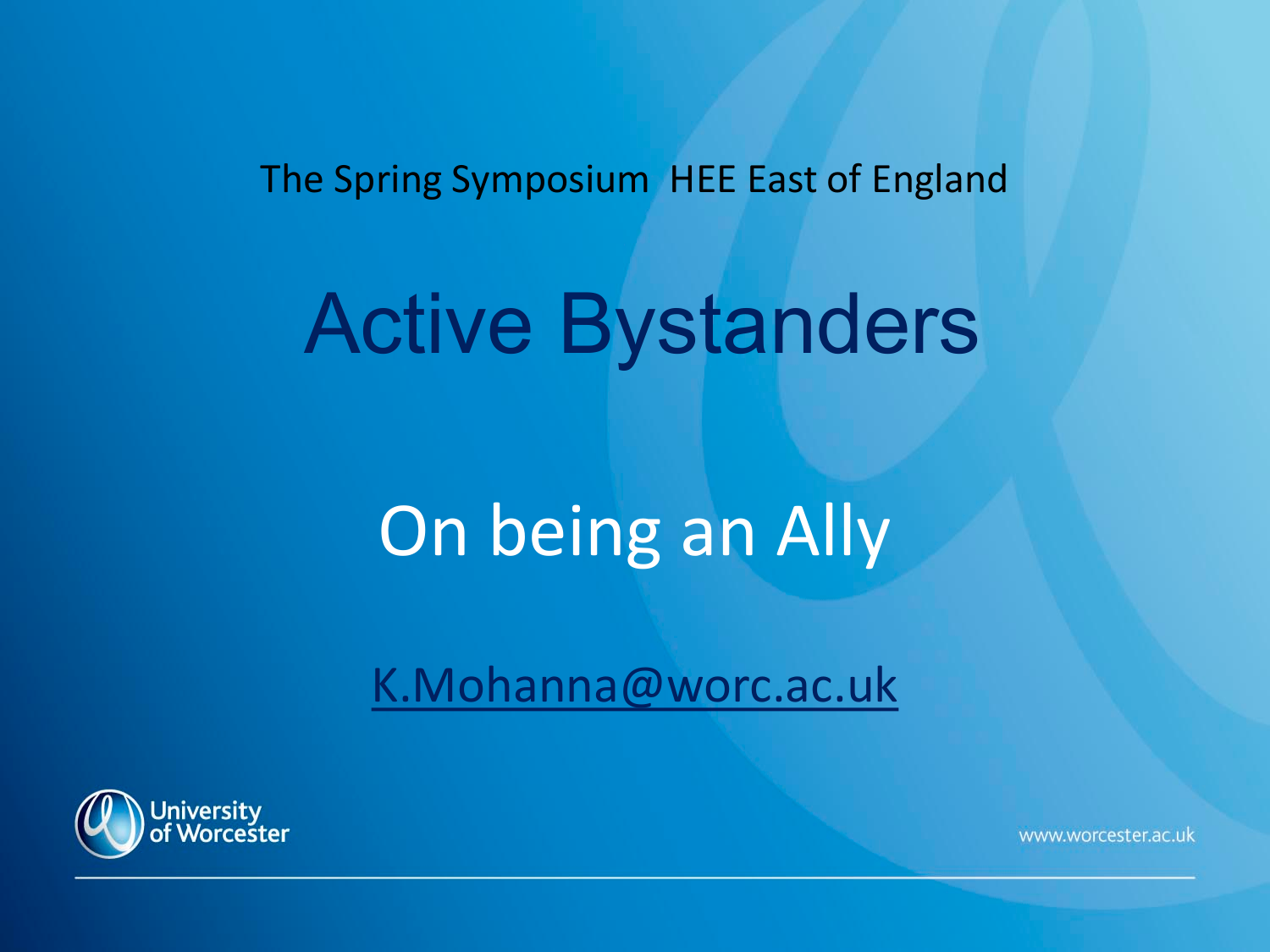# 'Ground rules'

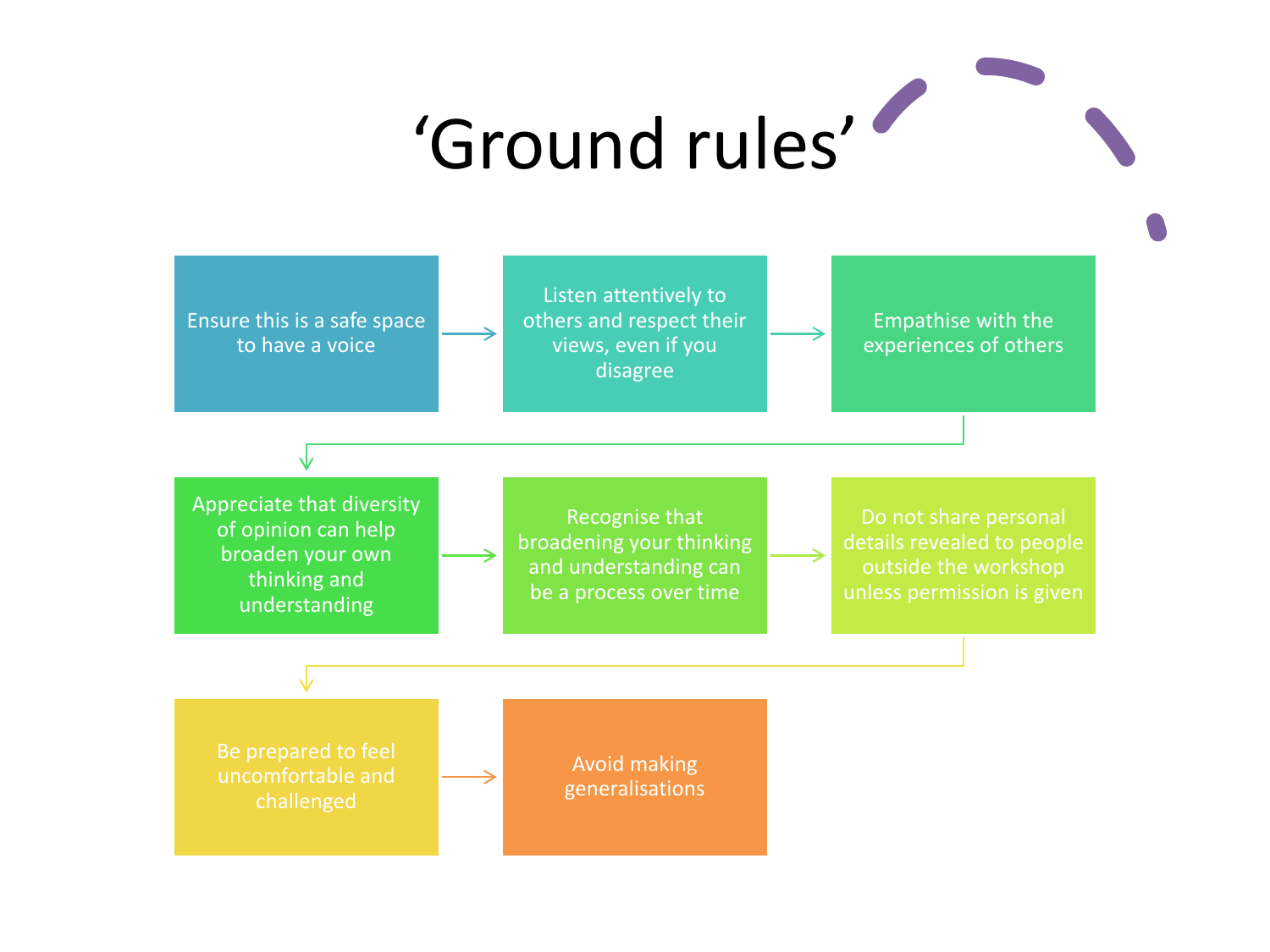#### How many of these have you heard?

- Where are you from?
- Black people are always such great dancers
- Your English is really good
- You don't look gay
- I think we are going to need the female touch here, we men are so rubbish at this
- Very happy to see your trainee but I would prefer to see an English one
- …You just don't expect someone wearing hijab to be able to do that so brilliantly

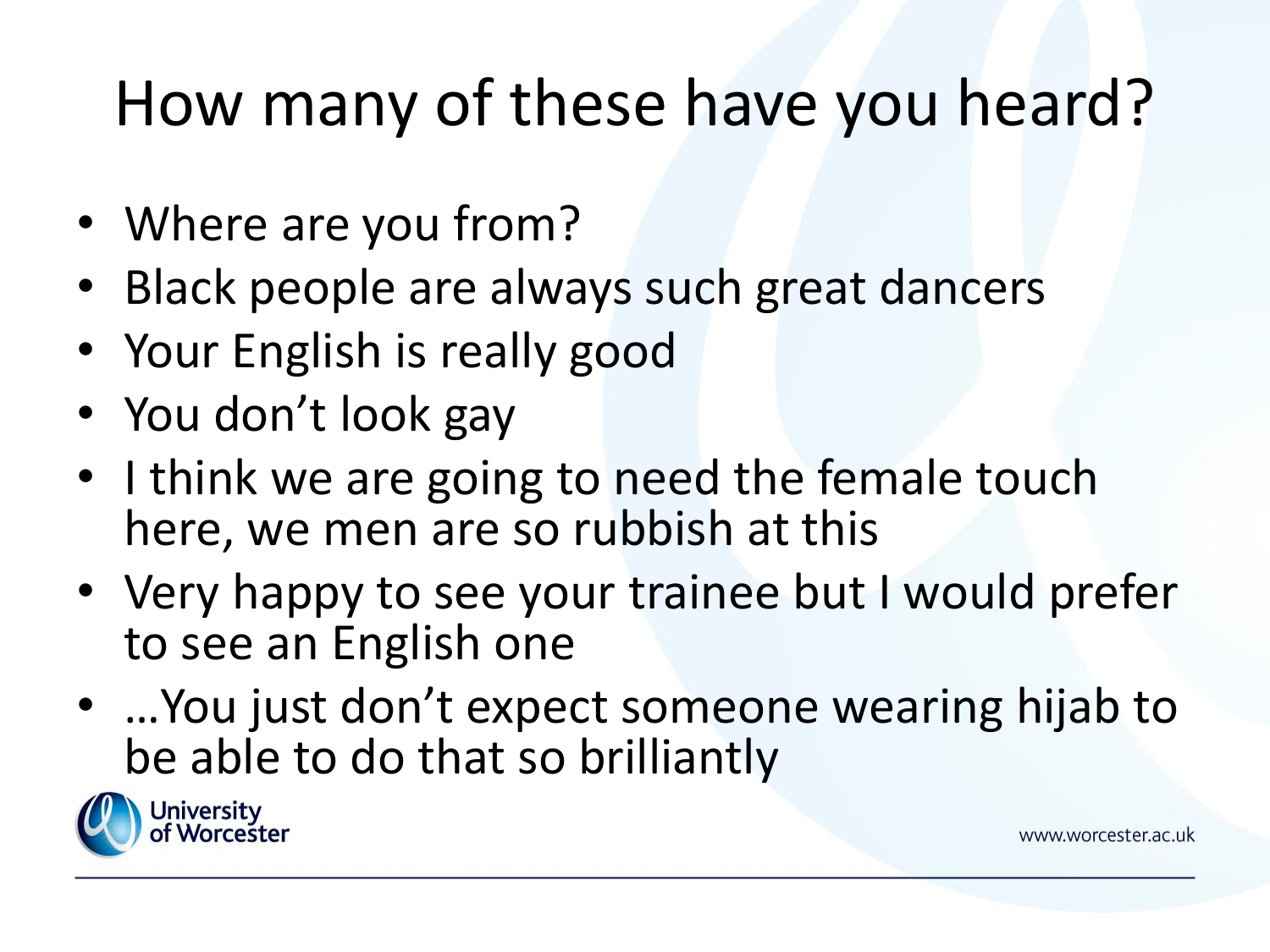### https://twitter.com/its\_hira/status/1 295741366442631176

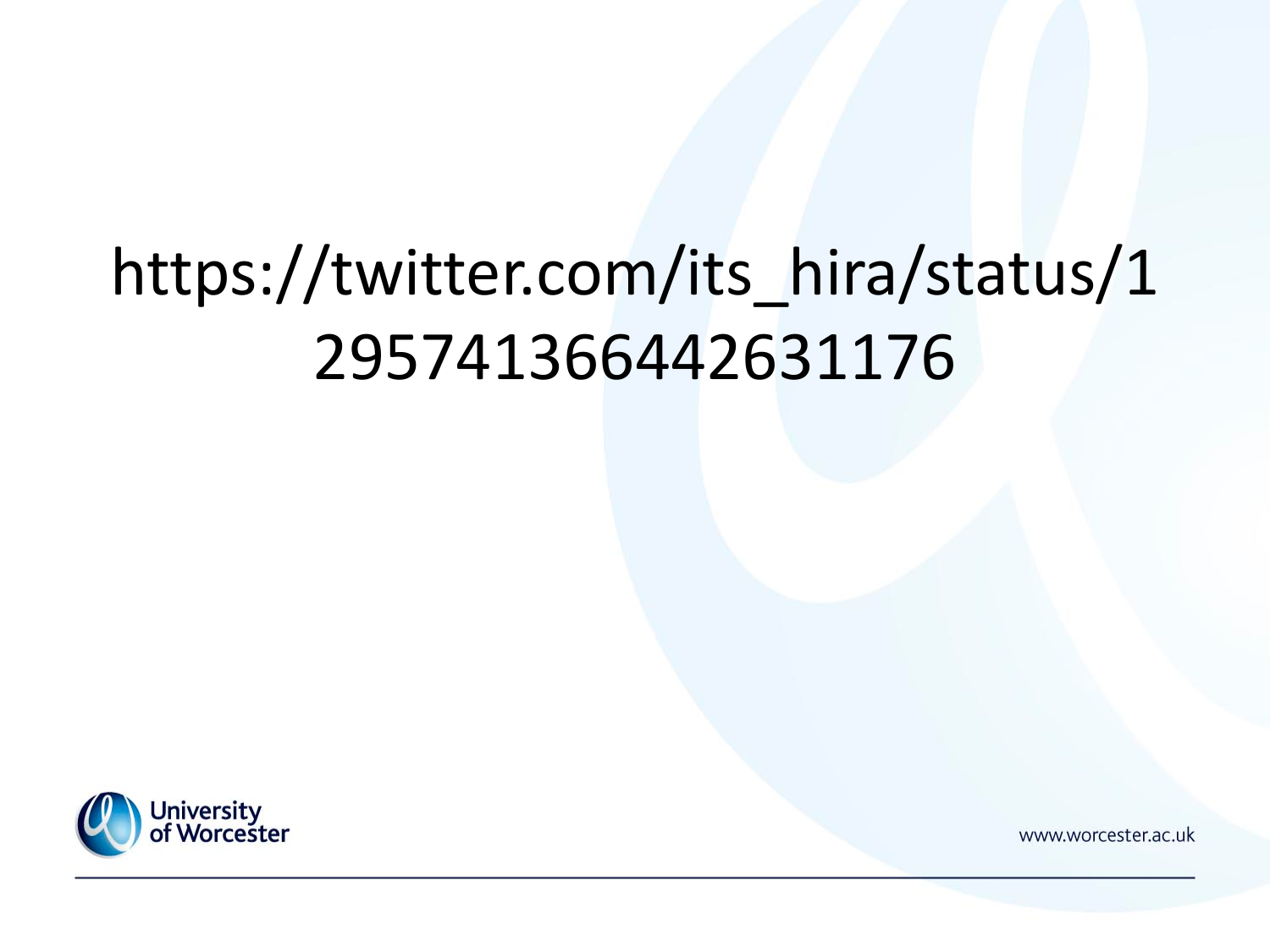#### @its\_hira Dr Hira Javaid PhD student (Oncology) at Oxford

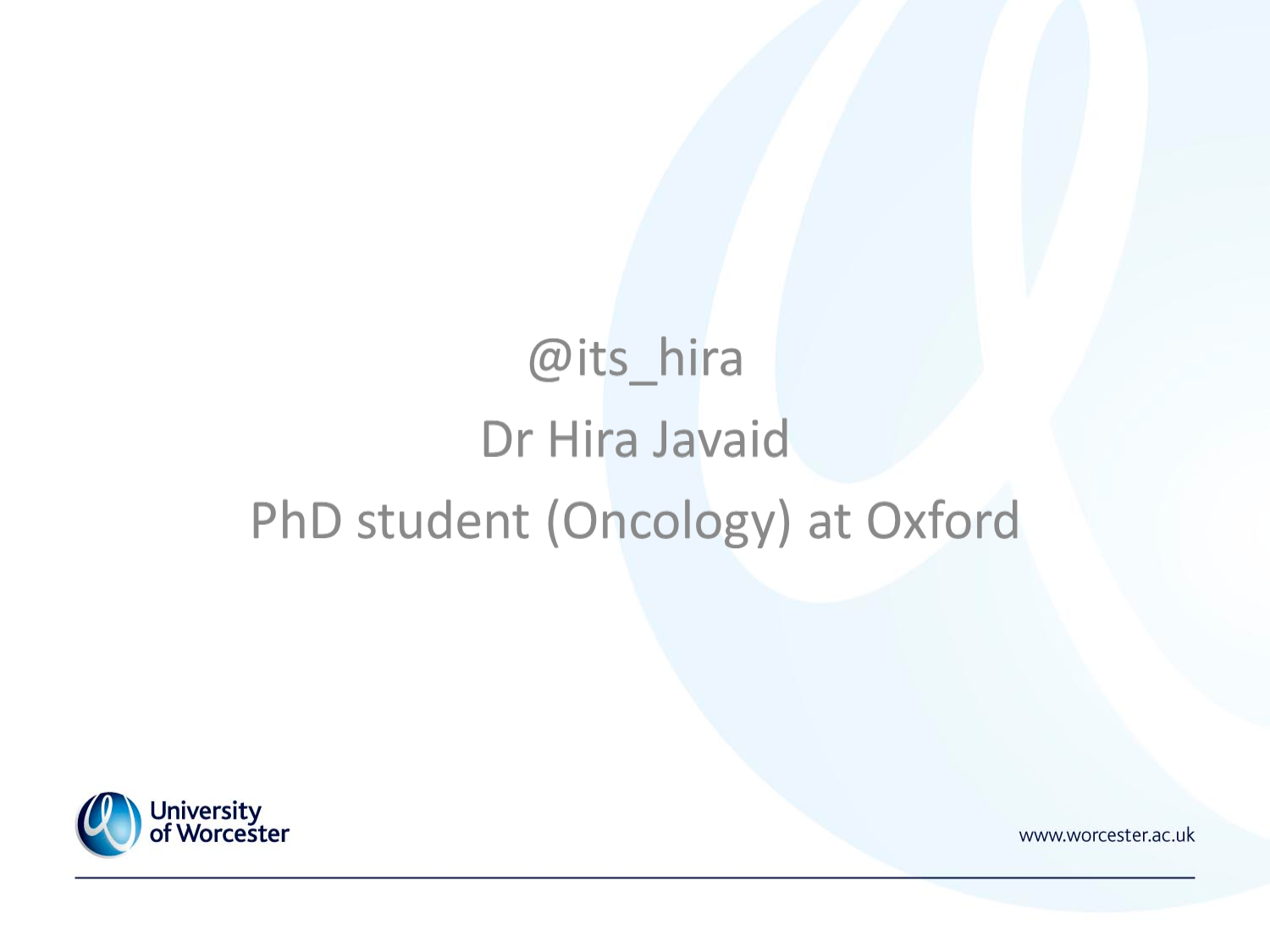#### " Makes me sorry I don't have more friends wearing hijab!"

#### [8:51 pm · 19 Aug 2020·](https://twitter.com/manbikeveg/status/1296172852383801344) [Twitter Web App](https://help.twitter.com/using-twitter/how-to-tweet#source-labels)

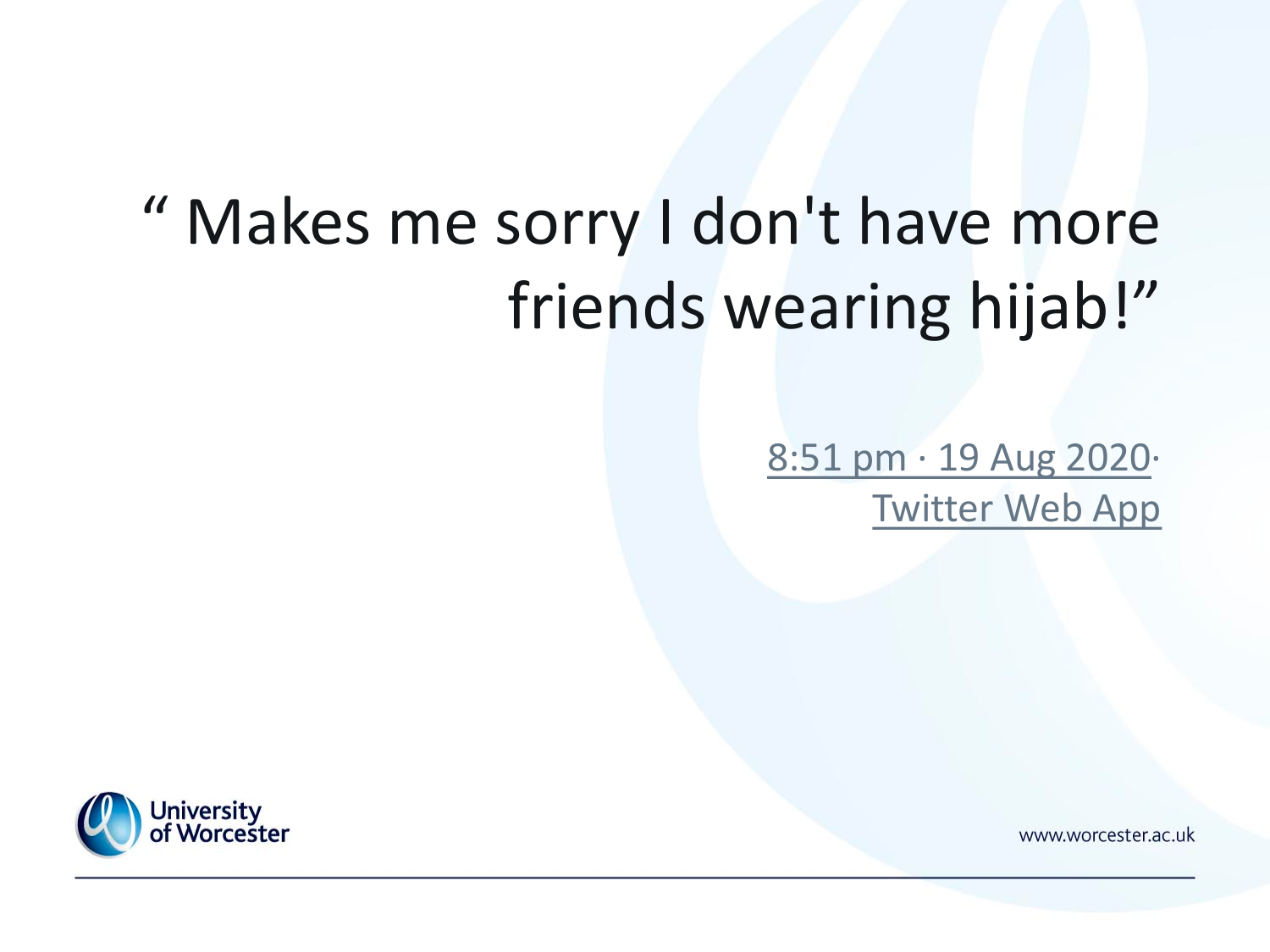"The 'everyday' slights, indignities, put downs and insults that people of colour, women, LGBT populations or those who are marginalized, experience in their day-to-day interactions with people."

*They happen casually, frequently and often without any harm intended.* 

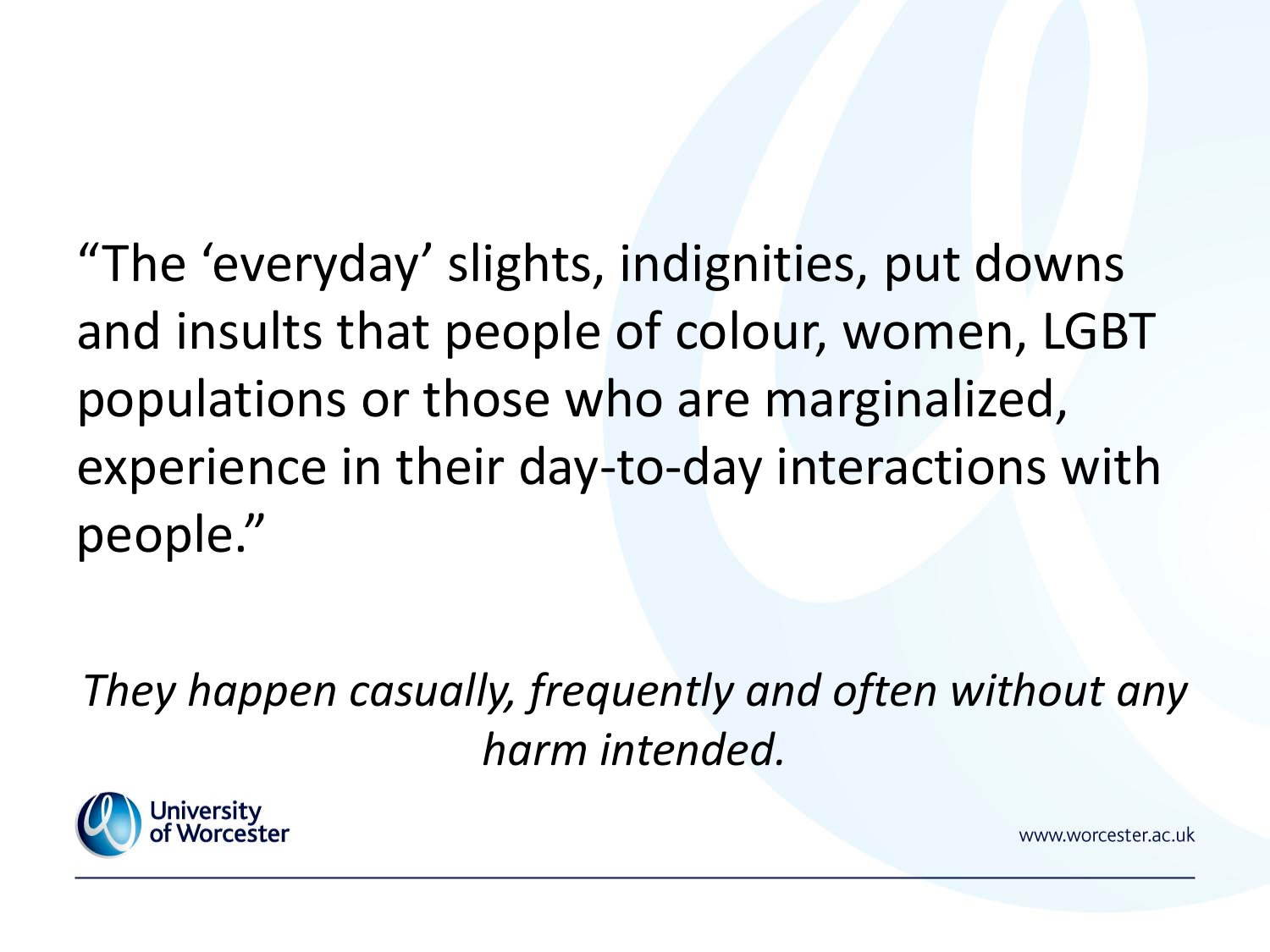**"Our perspectives are coloured by our own cultures and experiences and influence most if not all of what we do, so we need to think about how every interaction we have, in person and in systems, addresses the possibility [of exclusion]".** (Dogra 2020) .

> Nisha Dogra. **ASME BITESIZE Webinar 8.7.20 The Challenge of Diversity for Medical Education**

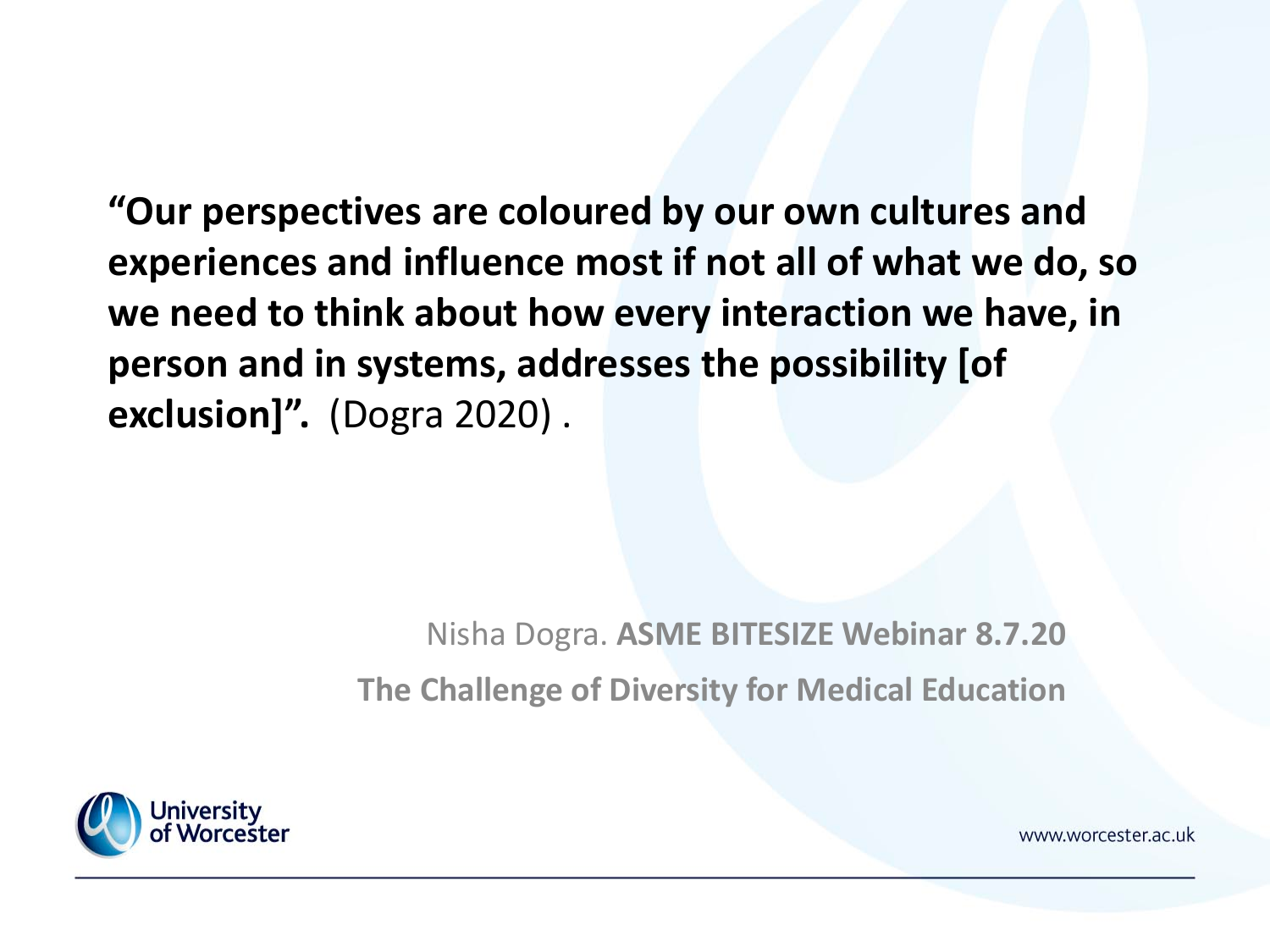#### Bystander intervention

Recognizing a potentially harmful situation or interaction and choosing to respond in a way that could positively influence the outcome

Recognise choose act

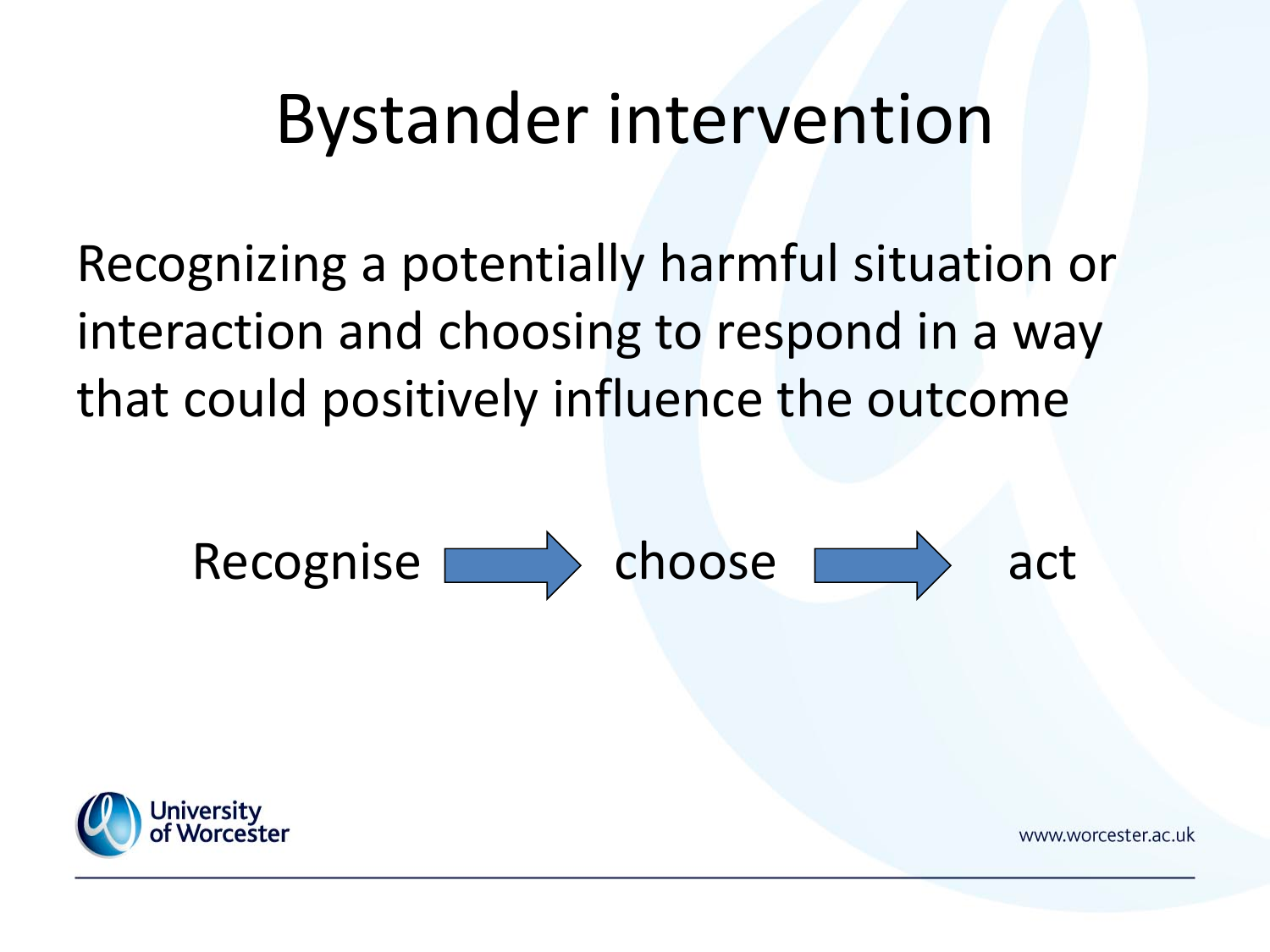## Why does bystander training matter?

| <b>Developing</b>                                                                                                                                             | Empowering                                                                               | Minimising                                                                                                            | Creating                                                            | Connecting                                                             |
|---------------------------------------------------------------------------------------------------------------------------------------------------------------|------------------------------------------------------------------------------------------|-----------------------------------------------------------------------------------------------------------------------|---------------------------------------------------------------------|------------------------------------------------------------------------|
| Developing a<br>culture where<br>covert or<br>micro<br>aggressions<br>are not<br>tolerated as<br>well as where<br>bias and<br>discrimination<br>is challenged | Empowering<br>individuals<br>to recognize<br>and safely<br>respond<br>when it<br>happens | Minimizing<br>the risk of<br>exclusion and<br>discrimination<br>of sexual<br>assault and<br>interpersonal<br>violence | <b>Creating</b><br>solidarity<br>and an<br>inclusive<br>environment | Connecting<br>individuals<br>to important<br>resources<br>and services |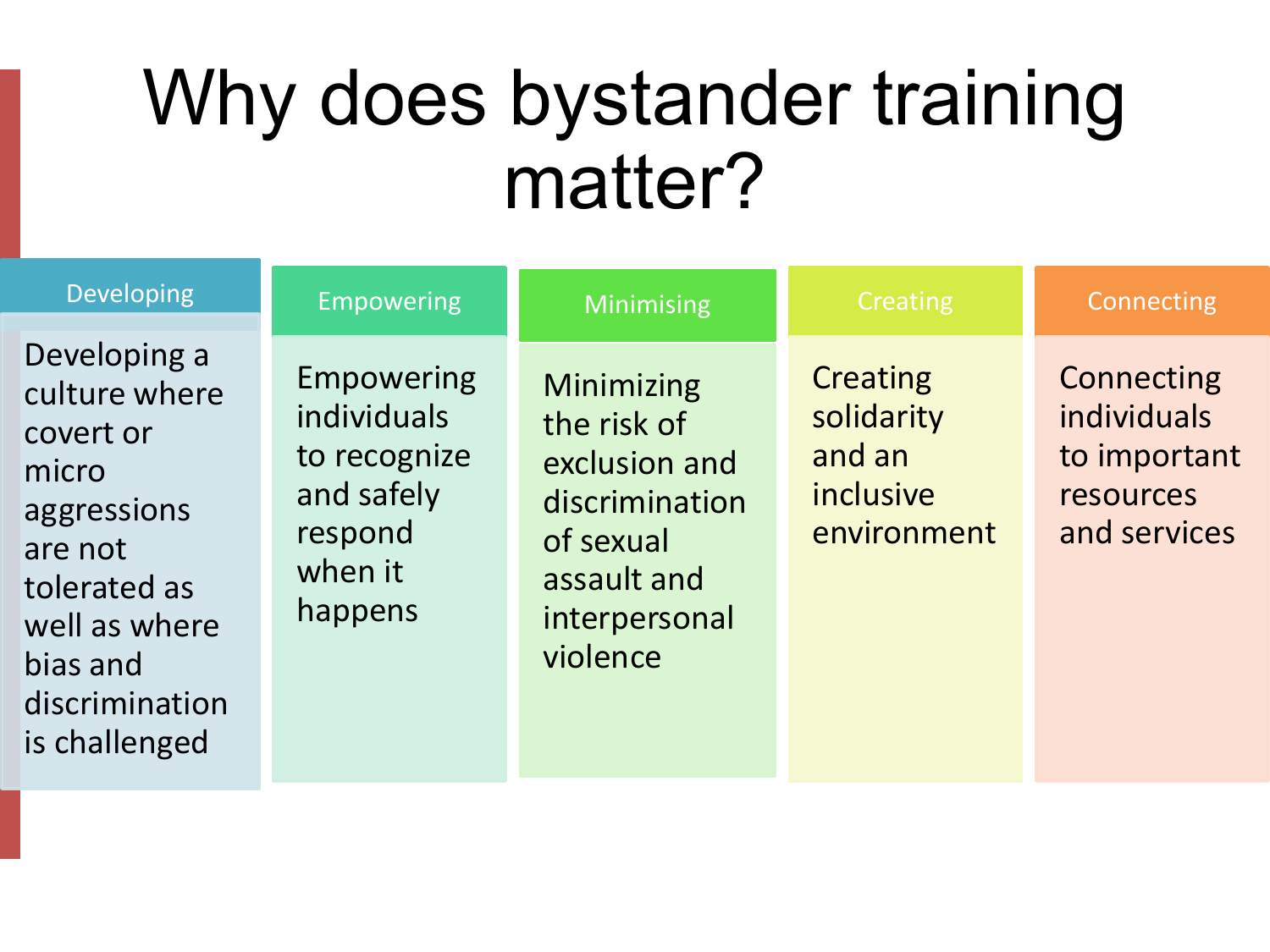

NSVRC TIP SHEET Bystander Intervention Tips and Strategies

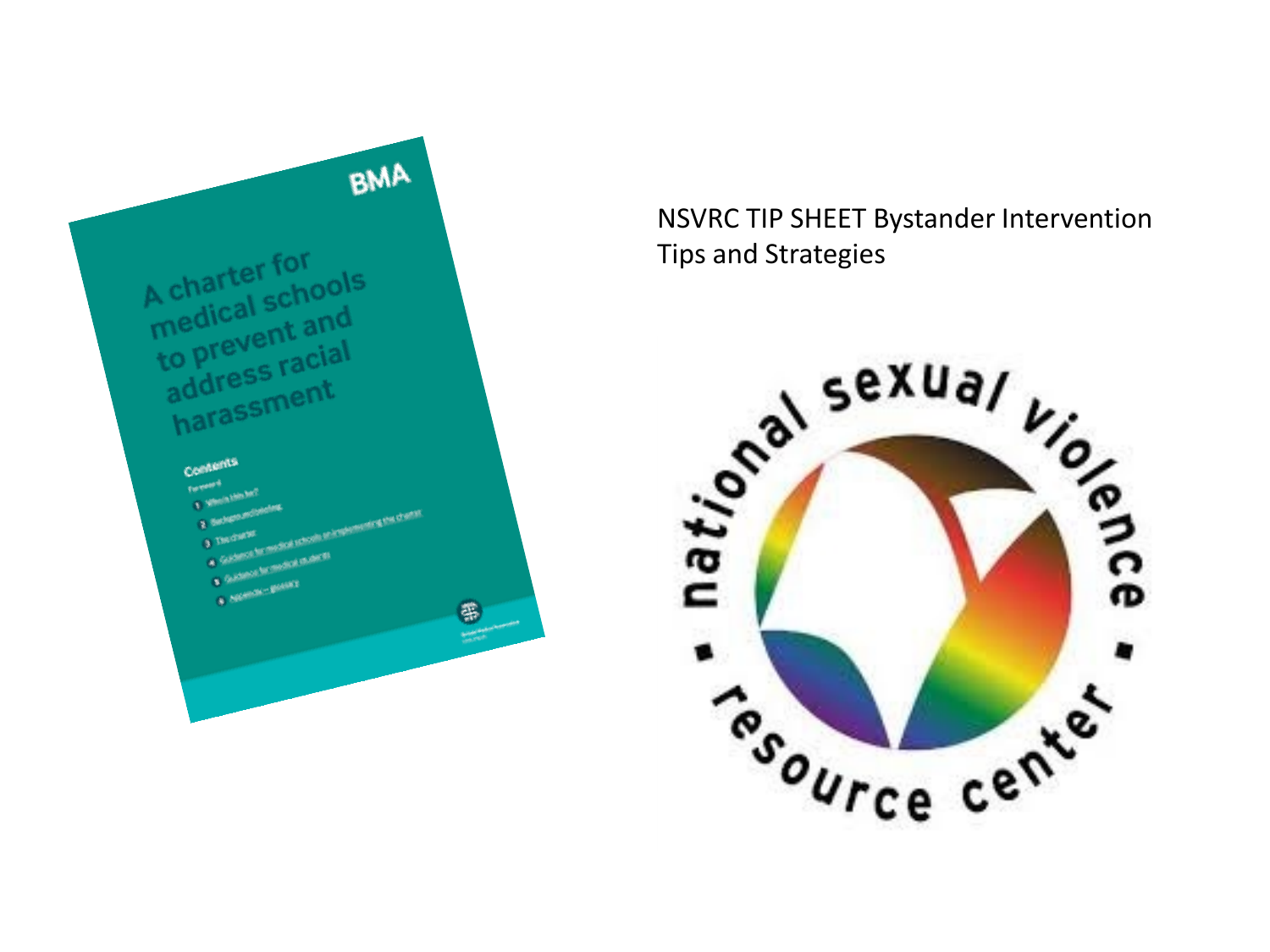#### Zoom groups…

What are the factors that enable a positive response to witnessing or experiencing a micro aggression, or an explicit discriminatory remark or action?

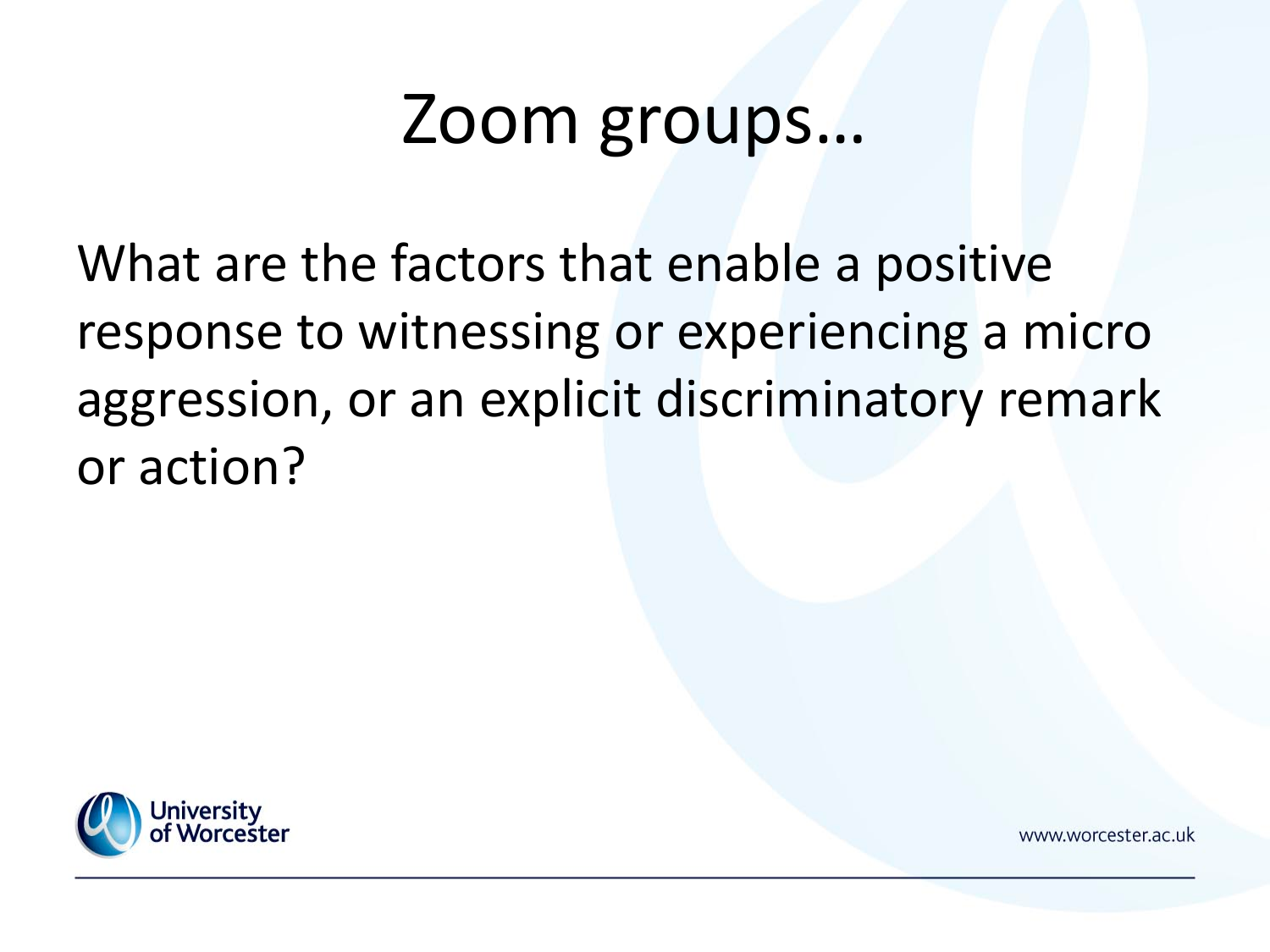## Make sure you are safe

Don't make things worse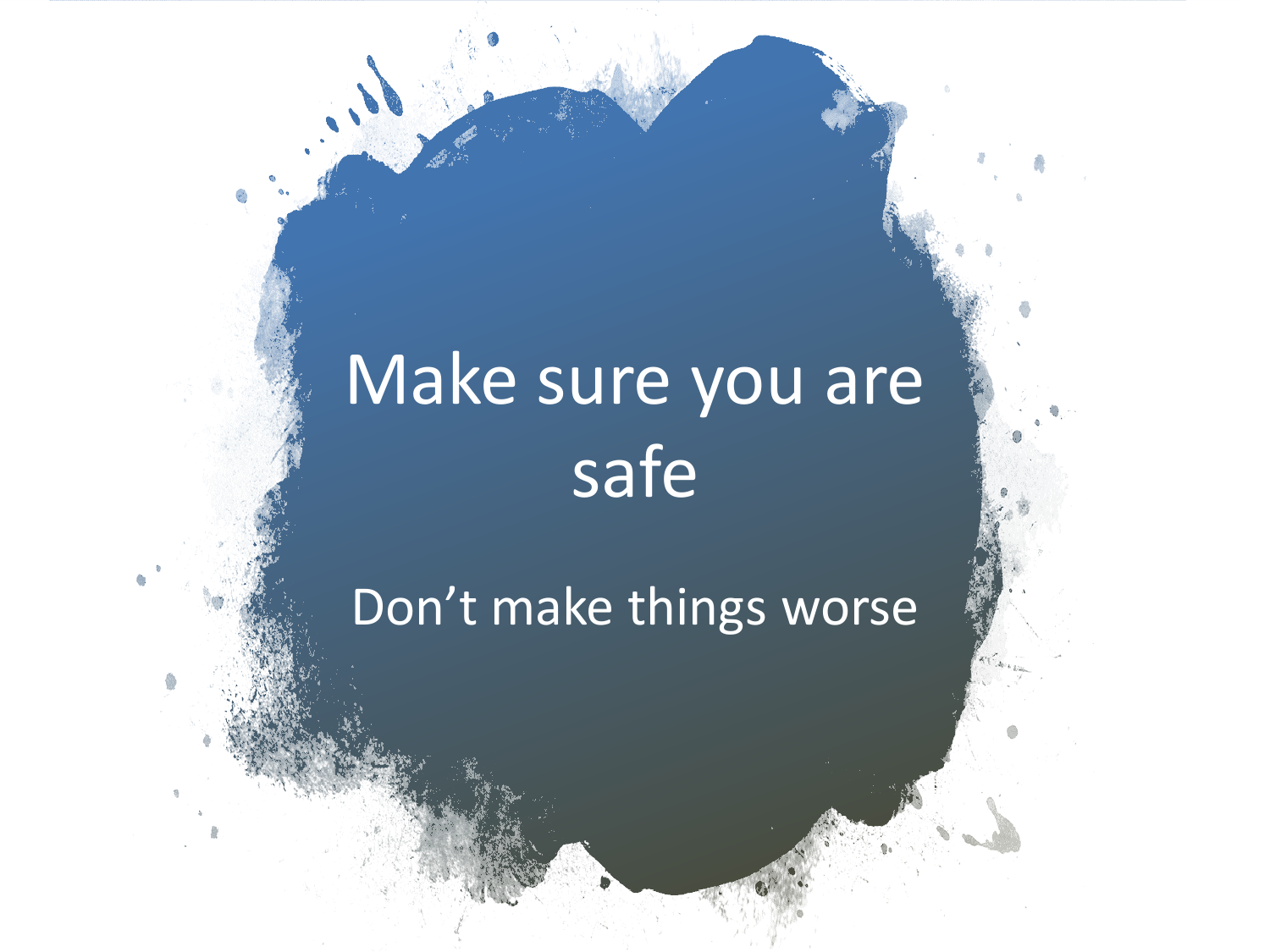### Don't act alone

Take time to read the situation

Get support from people around you by calling on others to help.

This can be as simple as saying, "Let's say something to them so they stop."

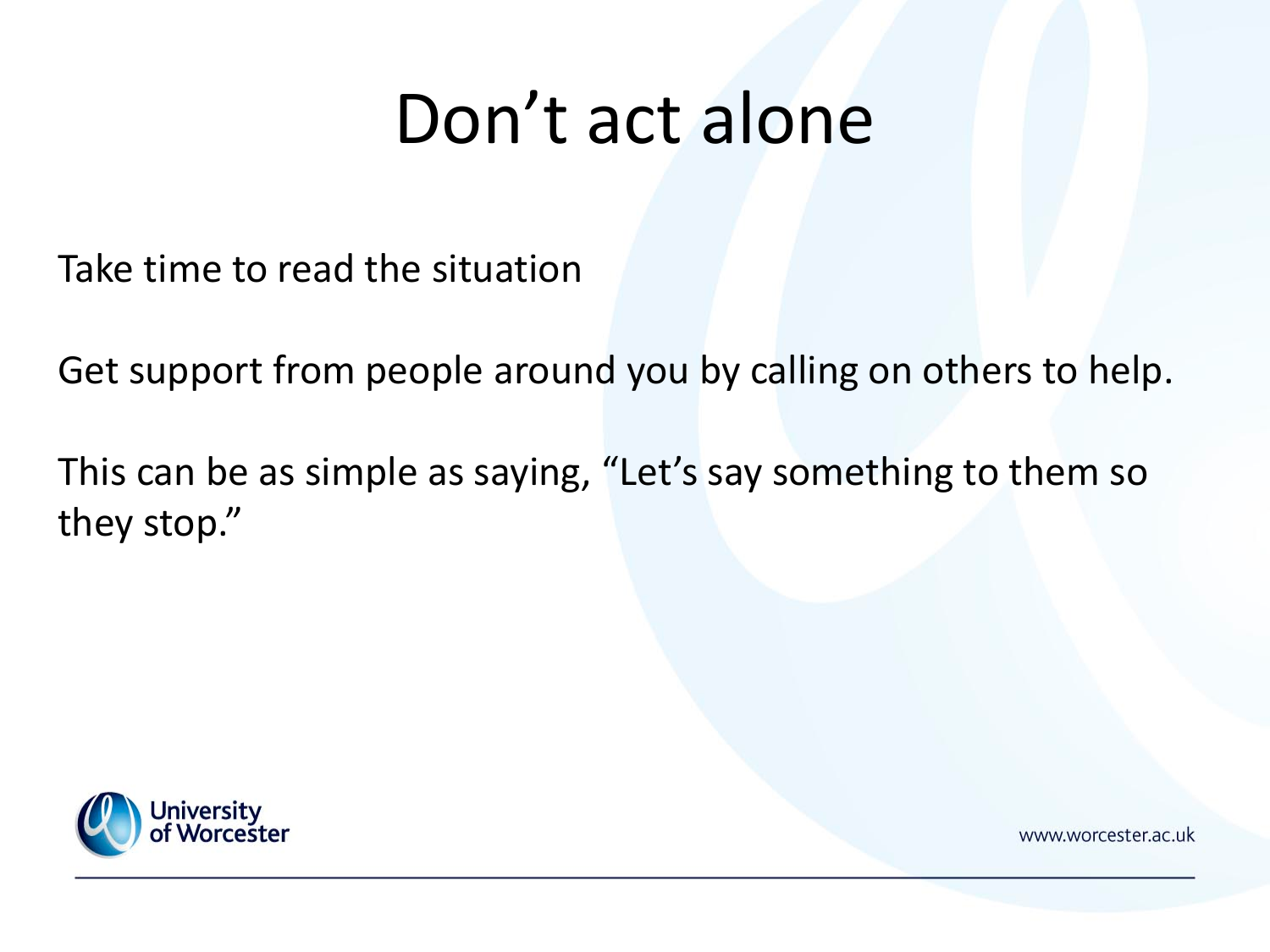## Disrupt the situation

If you witness bullying, teasing, hazing…  $\odot$ 

Can you distract the harasser? (Spill your drink, ask them to take a picture with your phone?)

Insert yourself into their interaction?

保

Can you fall into step with them?

Interrupt the harasser and ask them for directions?



Pretend to know the person (apologise for 'being late'?)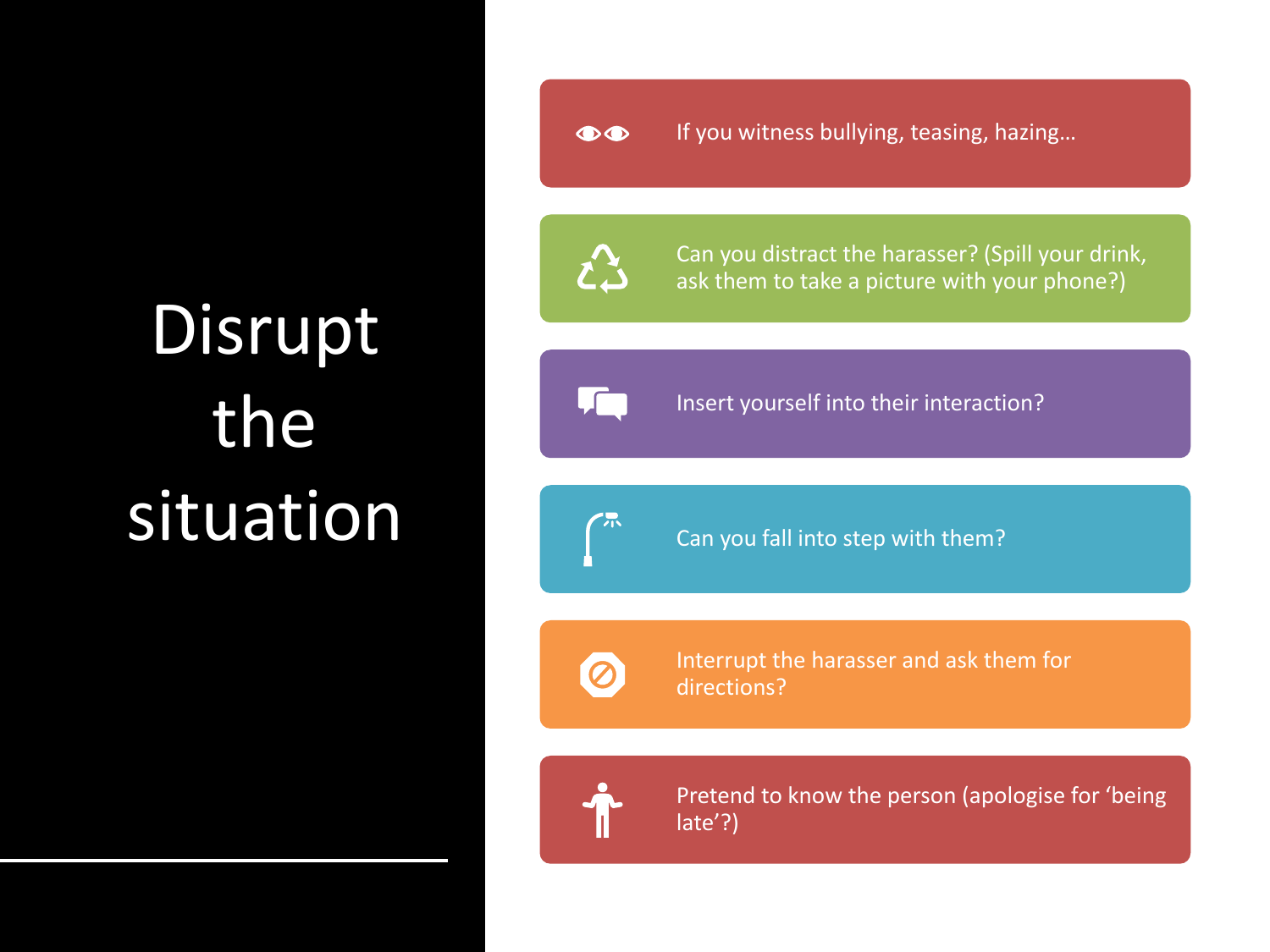#### Confront the harasser

#### Respectful, direct and honest

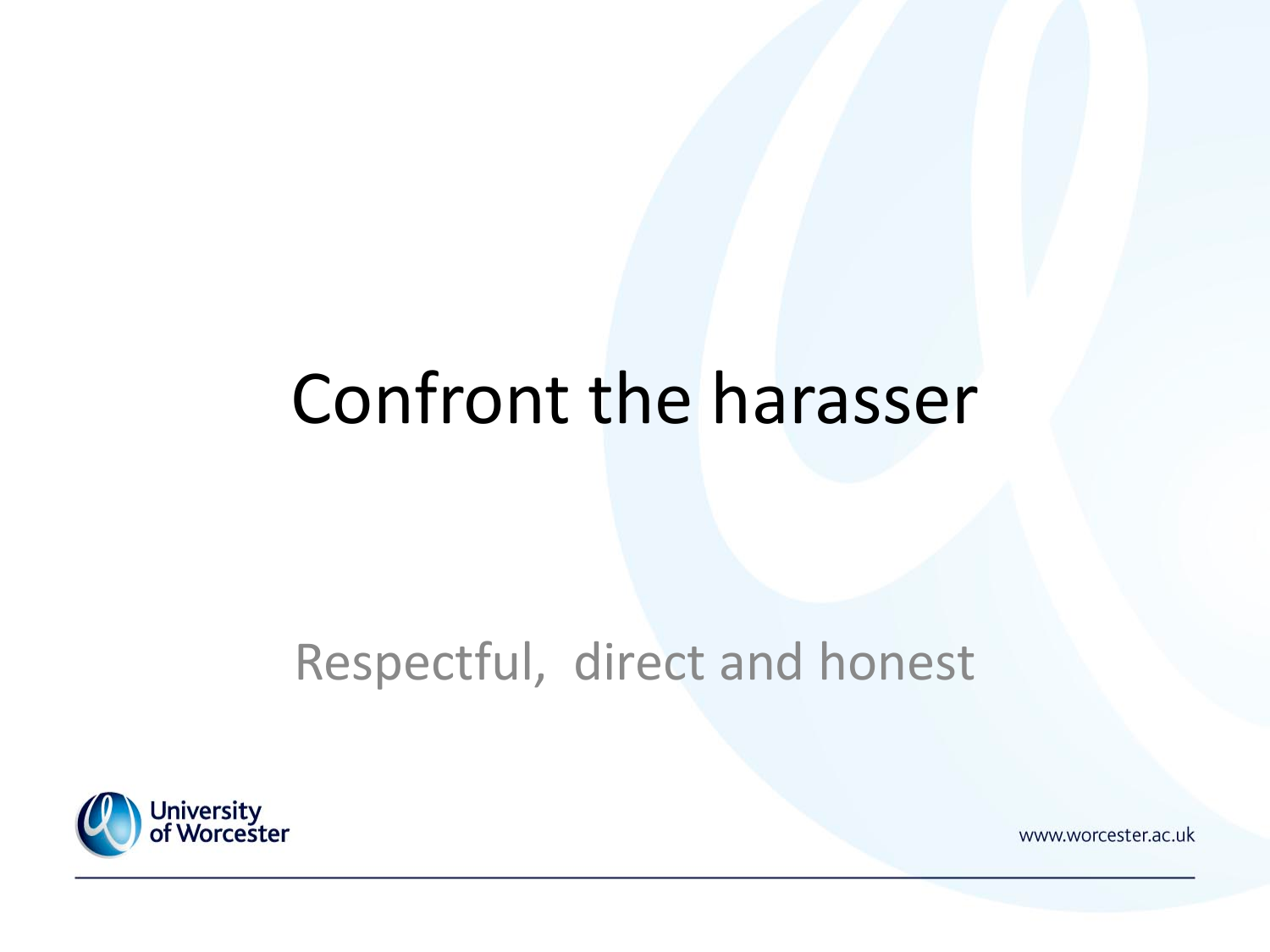## Confront the harasser

| You need to stop.                                                  | That's so<br>inappropriate.                   |  |
|--------------------------------------------------------------------|-----------------------------------------------|--|
| What you just said<br>made me feel<br>uncomfortable.<br>Here's why | Do you realize how<br>problematic that<br>is? |  |
| We need to talk<br>about what you<br>just said.                    | Why would you<br>say that?                    |  |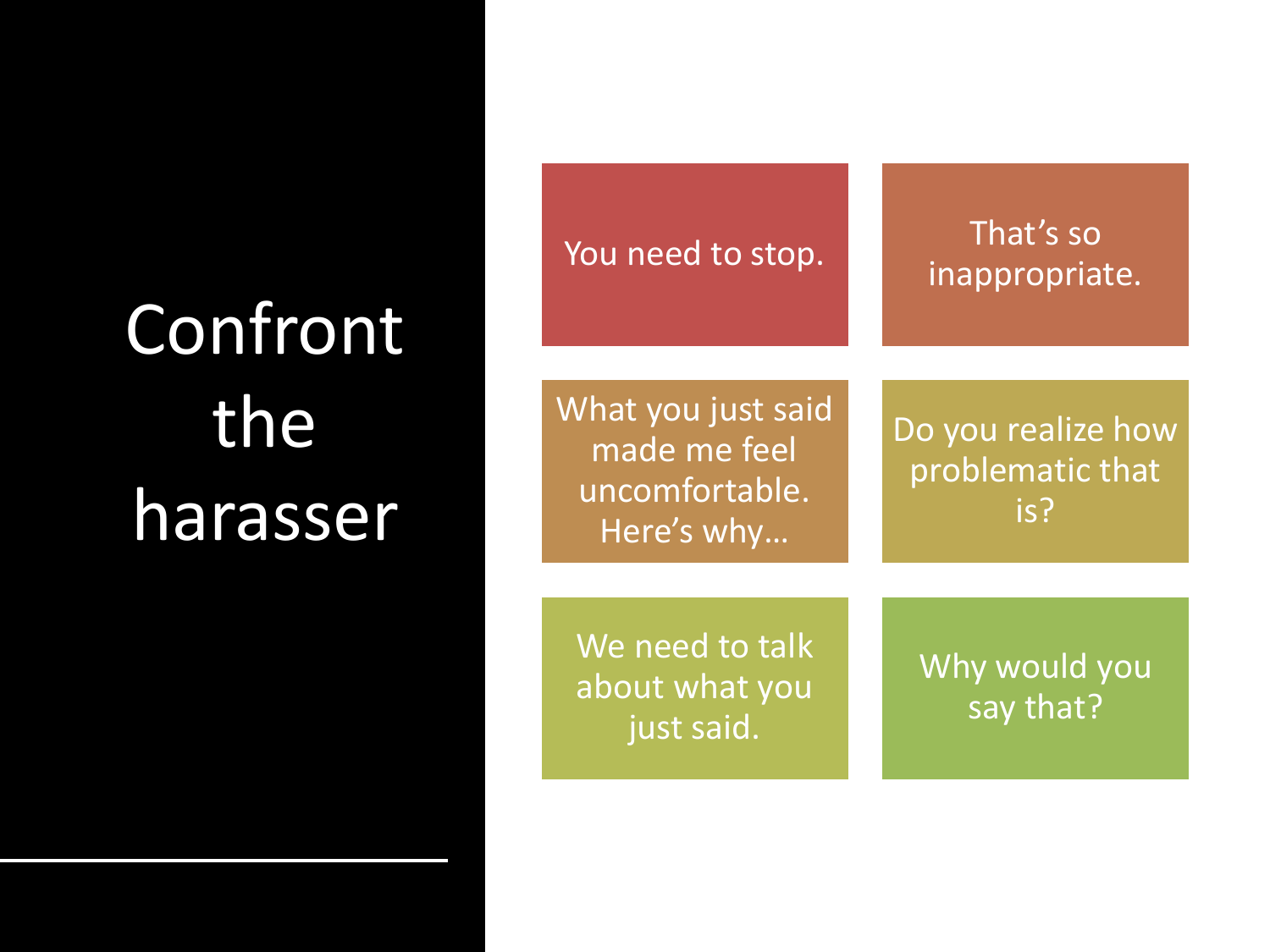Set the expectation to speak up, step in, call it out.

Snowball effect….

- Are you hearing what I am hearing?
- I can't be the only one who thinks this is not OK.
- I don't see how XYZ is relevant or appropriate to this discussion.
- I know you're a better person than that.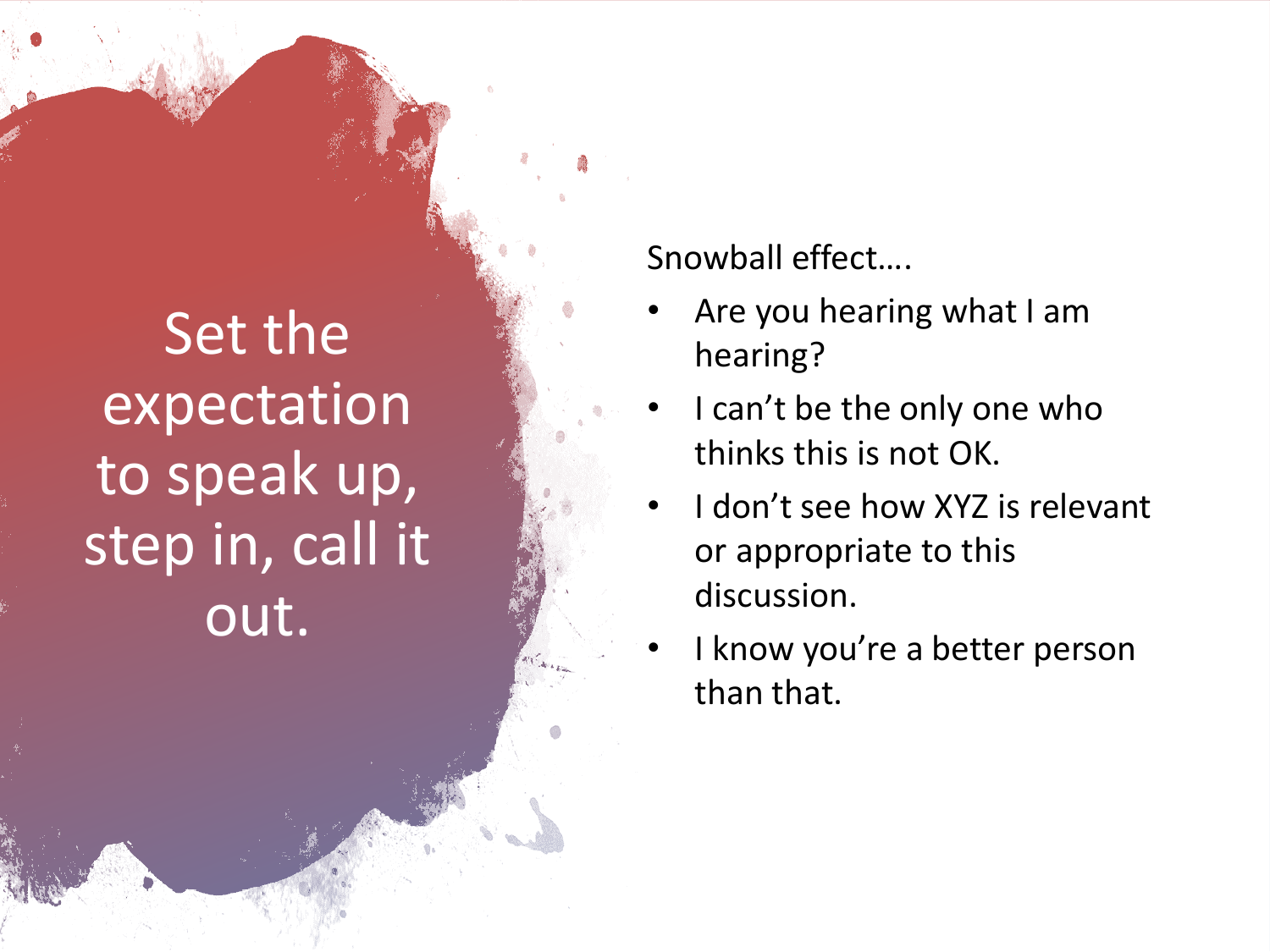Focus on the needs and experience of the recipient of the behaviour and ensure they receive the support they need

• I saw what they just did. Are you OK?

• I heard what that person said to you. I am so sorry.

• I would like to help, what is the best way for me to do that?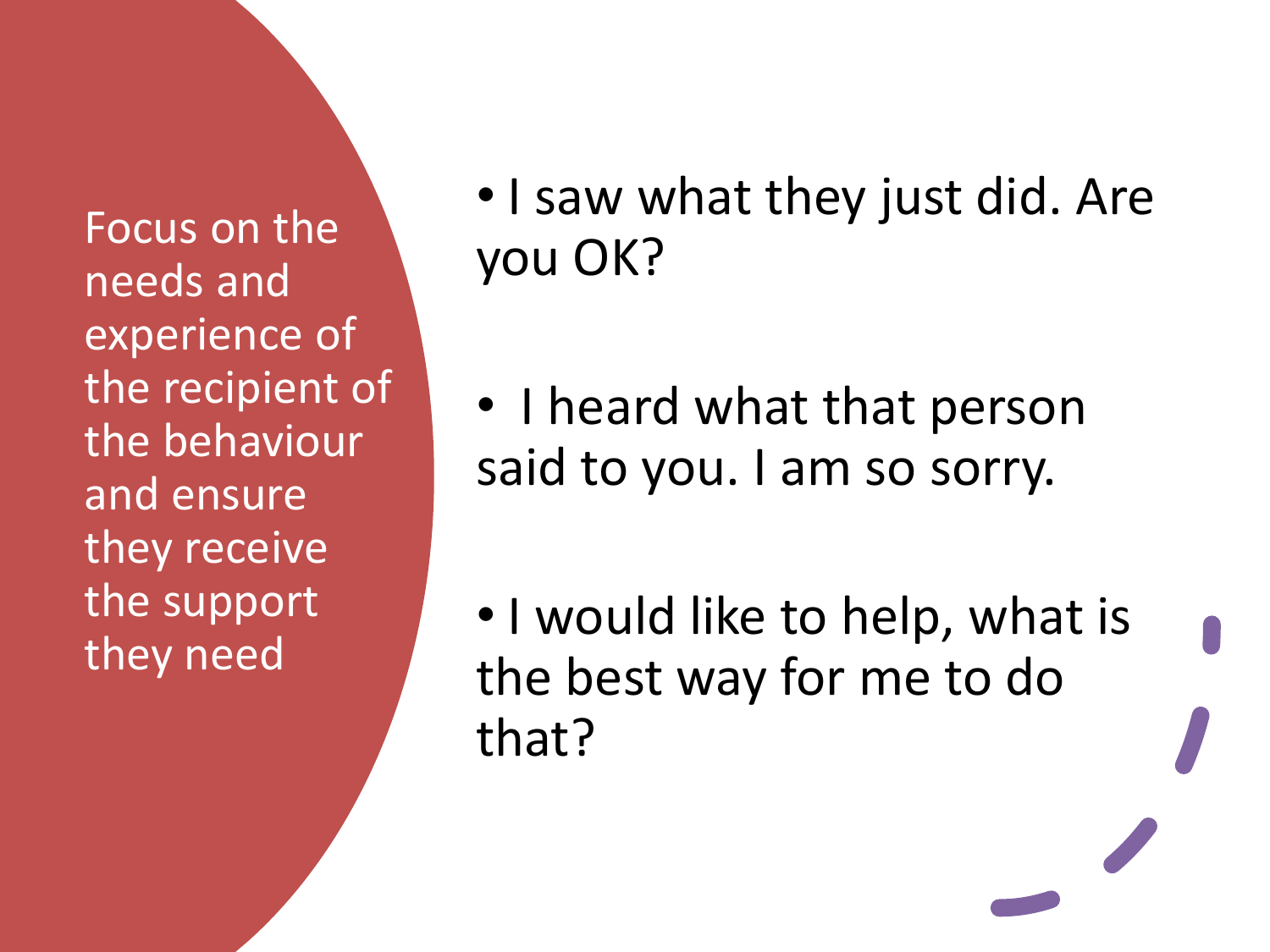Understand how your privilege positions you to speak up.

Your own characteristics, such as age, race, gender empower you to speak up and be vocal about harassment – especially when you are not the target or representative of the target group.

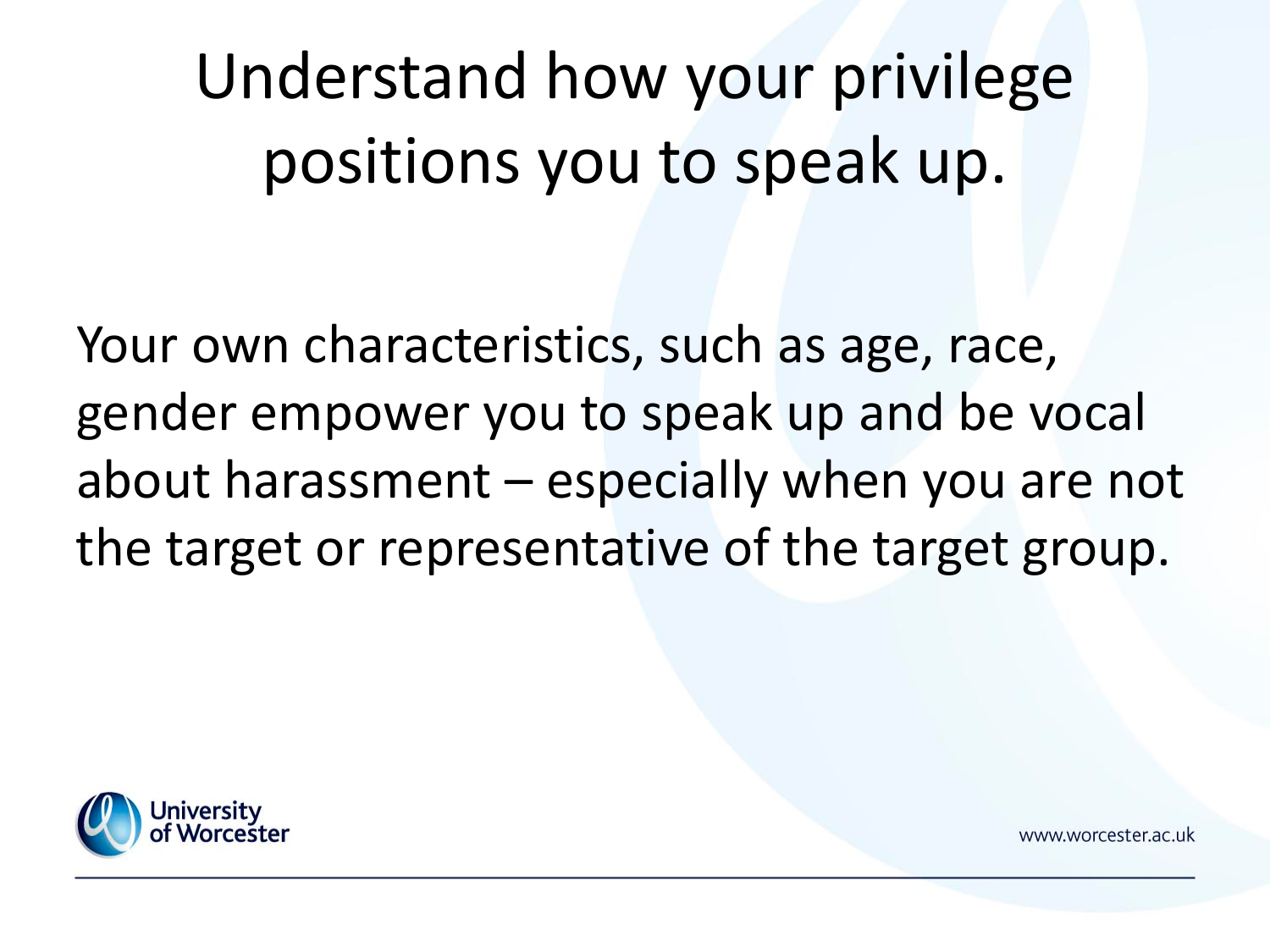## **It is absolutely clear we need to stop asking students who are oppressed, to offer their trauma and emotional labour to make an impact.**

**Universities UK webinar 13.7.20** Turning words into actions: Eliminating racism and racial inequality in higher education



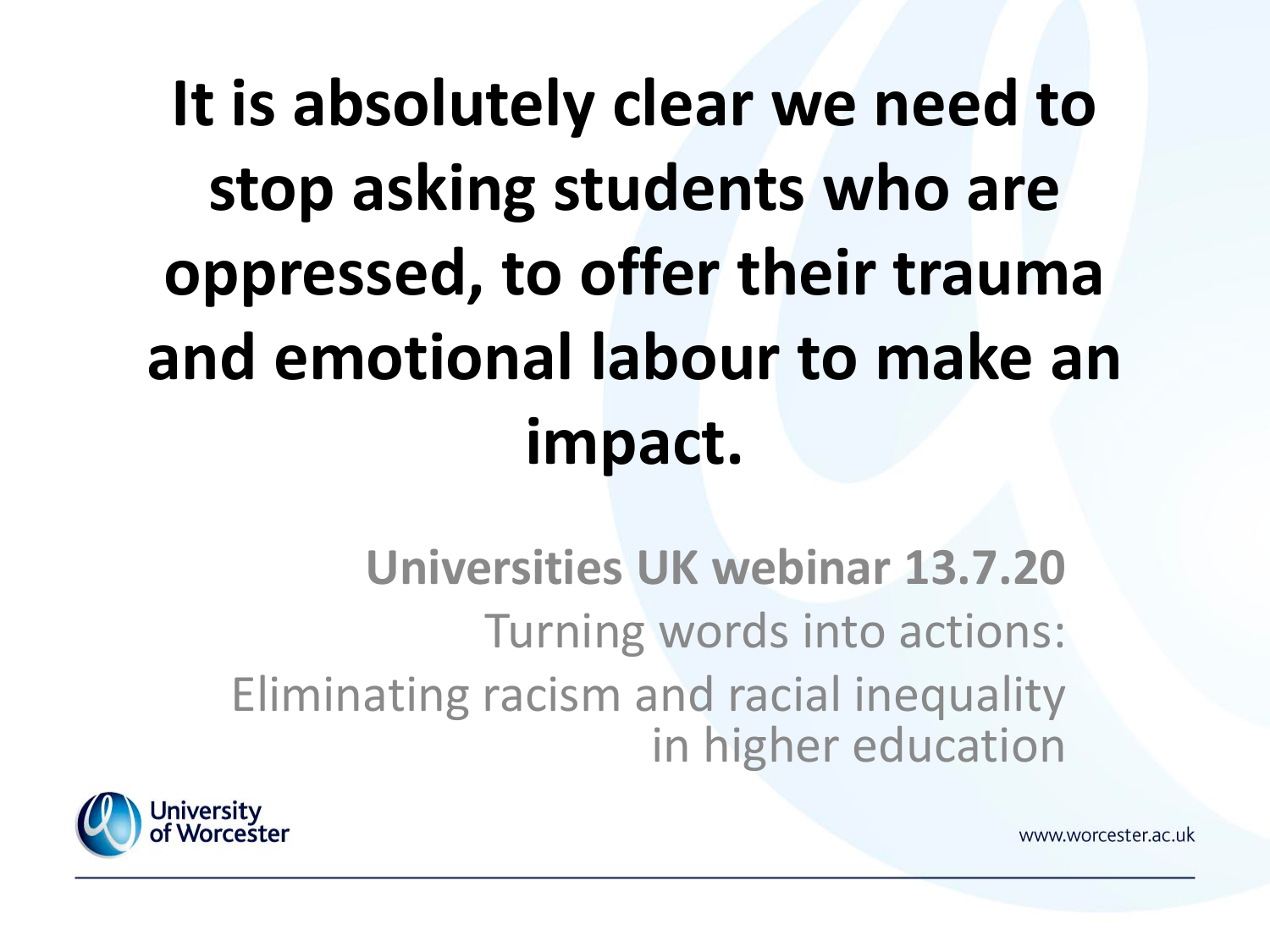"My blackness is not my problem, being a racist is not my problem.

Its the white person's problem.

I have to tolerate this my whole life and then I have to solve your problem too??"

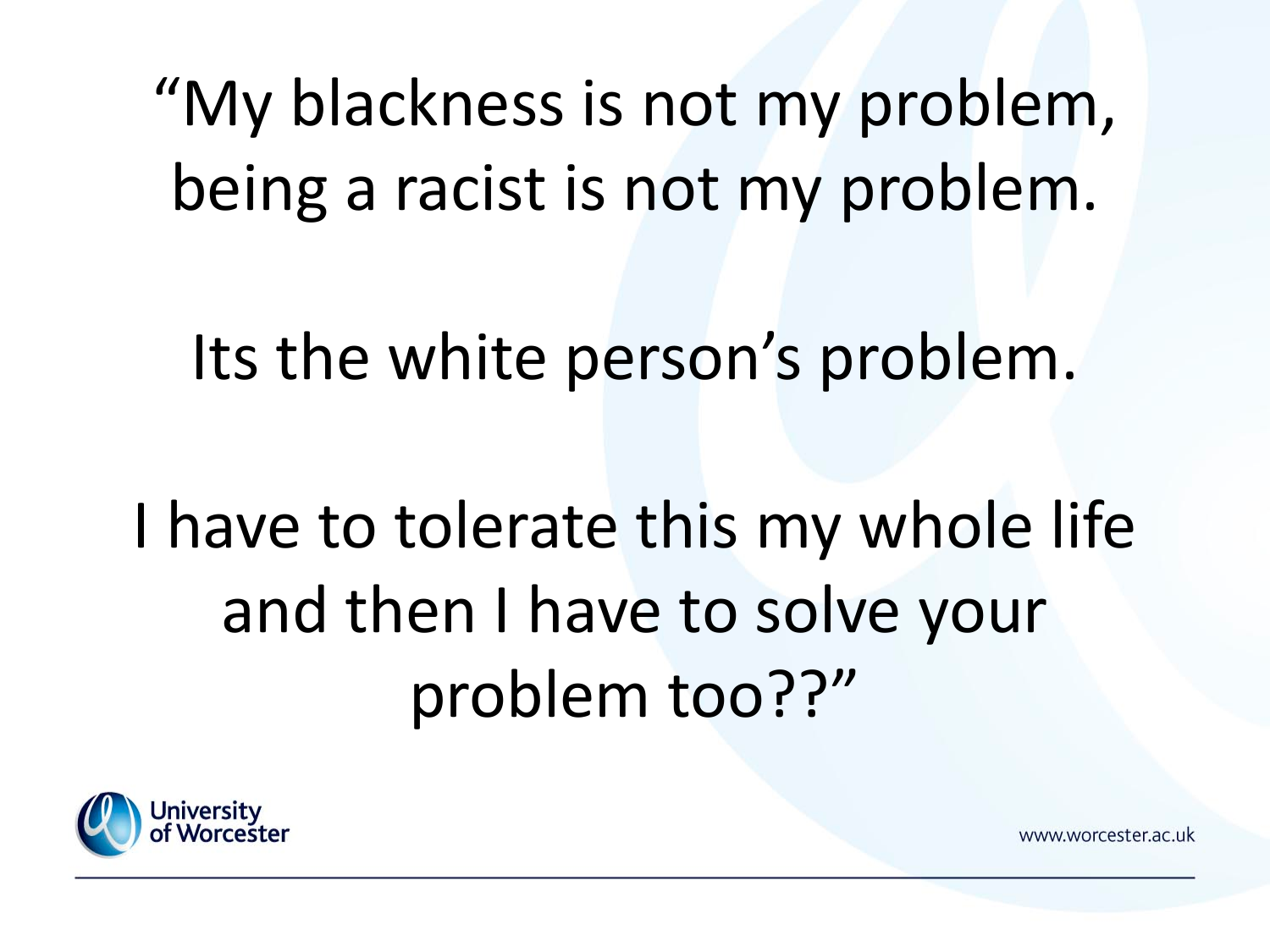## Be proactive

- Practice what you would say and how you would say it if you're ever put in the situation where you want to intervene
- Think of how you would like others to take action on your behalf
- Reflect on a situation where you wish you had acted differently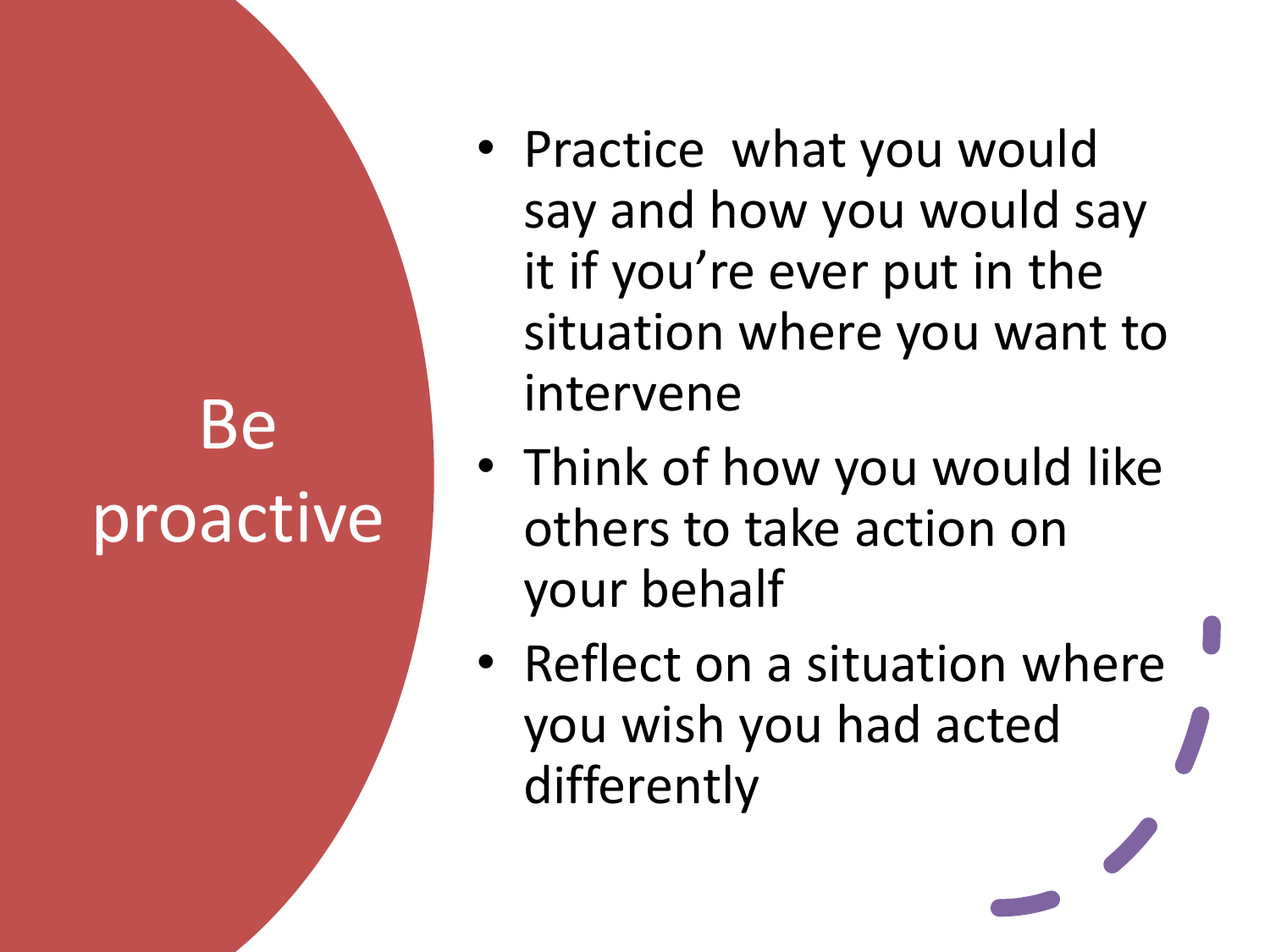#### Comments or observations?